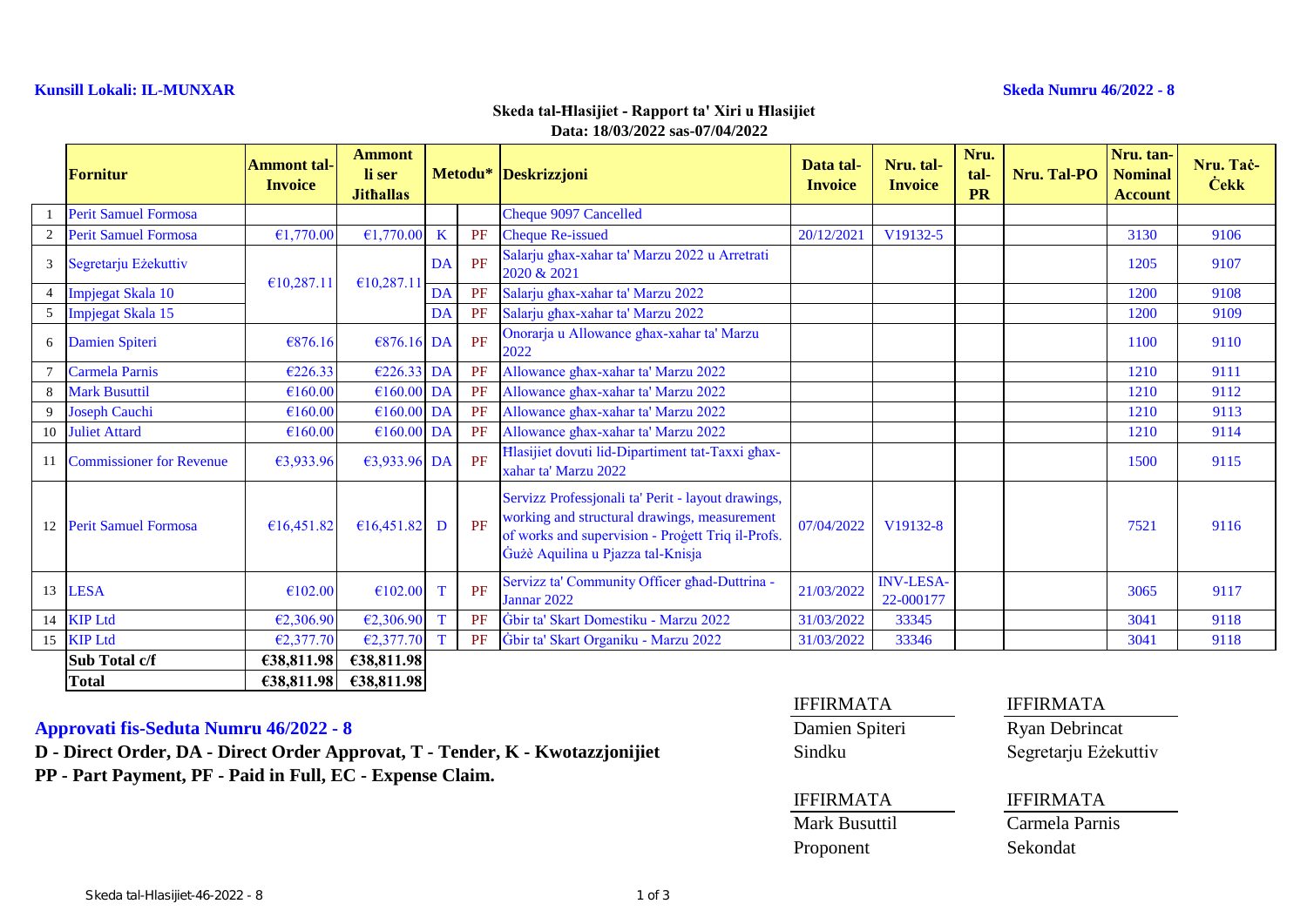### **Data: 18/03/2022 sas-07/04/2022 Skeda tal-Ħlasijiet - Rapport ta' Xiri u Ħlasijiet**

|    | <b>Fornitur</b>                                              | <b>Ammont tal-</b><br><b>Invoice</b> | Ammont<br>li ser<br><b>Jithallas</b> |             |                | Metodu* Deskrizzjoni                                                                                 | Data tal-<br><b>Invoice</b> | Nru. tal-<br><b>Invoice</b> | Nru.<br>tal-<br><b>PR</b> | Nru. Tal-PO                | Nru. tan-<br><b>Nominal</b><br><b>Account</b> | Nru. Tač-<br><b>Cekk</b> |
|----|--------------------------------------------------------------|--------------------------------------|--------------------------------------|-------------|----------------|------------------------------------------------------------------------------------------------------|-----------------------------|-----------------------------|---------------------------|----------------------------|-----------------------------------------------|--------------------------|
|    | 16 ARMS Ltd                                                  | €45.73                               | €45.73 DA                            |             | PF             | Dawl (08-12-2021 sat-22-02-2022) - Gnien<br>Ragalna                                                  | 17/03/2022                  | 33727737                    |                           |                            | 2130                                          | 9119                     |
| 17 | <b>ARMS Ltd</b>                                              | €143.21                              | $£143.21$ DA                         |             | PF             | Dawl (08-12-2021 sal-04-02-2022) u Ilma (28-<br>12-2021 sat-23-02-2022) - Ufficcju tal-Kunsill       | 17/03/2022                  | 33727736                    |                           |                            | 2130 &<br>2140                                | 9119                     |
| 18 | <b>ARMS Ltd</b>                                              | €84.48                               | €84.48 DA                            |             | PF             | Dawl (08-12-2021 sal-04-02-2022) u Ilma (08-<br>12-2021 sal-04-02-2022) - Il-Munxar Playing<br>Field | 17/03/2022                  | 33727792                    |                           |                            | 2130 &<br>2140                                | 9119                     |
| 19 | <b>ARMS Ltd</b>                                              | €136.55                              | €136.55 DA                           |             | PF             | Dawl (08-12-2021 sat-22-02-2022) u Ilma (08-<br>12-2021 sal-04-02-2022) - Mithna tax-Xlendi          | 17/03/2022                  | 33727734                    |                           |                            | 2130 &<br>2140                                | 9119                     |
| 20 | <b>ARMS Ltd</b>                                              | €184.83                              | €184.83 DA                           |             | PF             | Dawl (02-02-2022 sat-23-03-2022) - Pjazza l-<br>Anfori, Ix-Xlendi                                    | 30/03/2022                  | 33786487                    |                           |                            | 2130                                          | 9119                     |
| 21 | <b>Richard Xerri</b>                                         | €594.00                              | €594.00                              | $\bf K$     | PF             | Xoghol fuq il-kiosk ta' Pjazza l-Anfori, Ix-<br><b>Xlendi</b>                                        | 21/03/2022                  | 16419 061                   |                           | MXR/03/2022                | 2370                                          | 9120                     |
| 22 | Sultech & Co.                                                | €708.00                              | €708.00                              | $\bf K$     | PF             | Xoghol ta' tindif fuq bankina fi Triq San Pawl, Il<br><b>Munxar</b>                                  | 26/03/2022                  | G <sub>22</sub> -20255      |                           | MXR/21/2022                | 2370                                          | 9121                     |
| 23 | Sultech & Co.                                                | €59.00                               | €59.00                               | $\bf K$     | PF             | Tisqija ta' Siġar taż-Żebbuġ fi Triq il-Munxar, Il<br><b>Munxar</b>                                  | 26/03/2022                  | G22-20253                   |                           | MXR/21/2022                | 2370                                          | 9121                     |
| 24 | Sultech & Co.                                                | €100.30                              | €100.30                              | $\bf K$     | PF             | Gbir u rimi ta' haxix hazin fi Triq l-Isqawi, Il-<br><b>Munxar</b>                                   | 26/03/2022                  | G22-20254                   |                           | MXR/21/2022                | 2370                                          | 9121                     |
| 25 | Grima & Grima                                                | €174.29                              | €174.29                              | $\mathbf K$ | PF             | Xiri ta' materjal tat-tindif                                                                         | 29/03/2022                  | 45848                       |                           | MXR/26/2022                | 2220                                          | 9122                     |
| 26 | <b>Environmental Landscapes</b><br><b>Consortium Limited</b> | €125.00                              | €125.00                              | $\bf K$     | PF             | Manutenzjoni ta' Gonna - Marzu 2022                                                                  | 31/03/2022                  | 32717                       |                           |                            | 3061                                          | 9123                     |
| 27 | <b>Galea Curmi Engineering</b><br><b>Consultants Ltd</b>     | €40.06                               | €40.06                               | $\mathbf T$ | PF             | <b>Contract Management Fee - Marzu 2022</b>                                                          | 01/04/2022                  | 12966                       |                           |                            | 3075                                          | 9124                     |
| 28 | <b>Strand Electronics Ltd</b>                                | €178.18                              | €178.18                              | $\mathbf K$ | PF             | <b>Toners ghall-Colour Photocopier</b>                                                               | 10/03/2022                  | 495946                      |                           | MXR/13/2022                | 2620                                          | 9125                     |
| 29 | <b>Strand Electronics Ltd</b>                                | €130.98                              | €130.98                              | $\bf K$     | PF             | <b>Toner ghall-Colour Photocopier</b>                                                                | 29/03/2022                  | 496846                      |                           | MXR/25/2022                | 2620                                          | 9125                     |
| 30 | <b>Oliver Smart Signs</b>                                    | €129.80                              | €129.80                              | $\mathbf K$ | PF             | Xiri ta' Tabelli u Logos                                                                             | 04/04/2022                  | 2868                        |                           | MXR/23/2022                | 2313                                          | 9126                     |
|    | Sub Total c/f                                                | €2,834.41                            | €2,834.41                            |             |                |                                                                                                      | <b>IFFIRMATA</b>            |                             |                           | <b>IFFIRMATA</b>           |                                               |                          |
|    | Sub Total b/f                                                | €38,811.98<br>€38,811.98             |                                      |             | Damien Spiteri |                                                                                                      |                             | <b>Ryan Debrincat</b>       |                           |                            |                                               |                          |
|    | <b>Total</b>                                                 | €41,646.39                           | €41,646.39                           |             |                |                                                                                                      | Sindku                      |                             |                           | Segretarju Eżekuttiv       |                                               |                          |
|    |                                                              |                                      |                                      |             |                |                                                                                                      | .                           |                             |                           | <b>TERESTED 3</b> 2 3 25 3 |                                               |                          |

# **Approvati fis-Seduta Numru 46/2022 - 8** IFFIRMATA IFFIRMATA IFFIRMATA

**D** - Direct Order, DA - Direct Order Approvat, T - Tender, K - Kwotazzjonijiet Mark Busuttil Carmela Parnis

PP - Part Payment, PF - Paid in Full, EC - Expense Claim. Proponent Proponent Sekondat

| RMATA      | <b>IFFIRM</b> |
|------------|---------------|
| k Busuttil | Carme         |
| onent      | Sekono        |